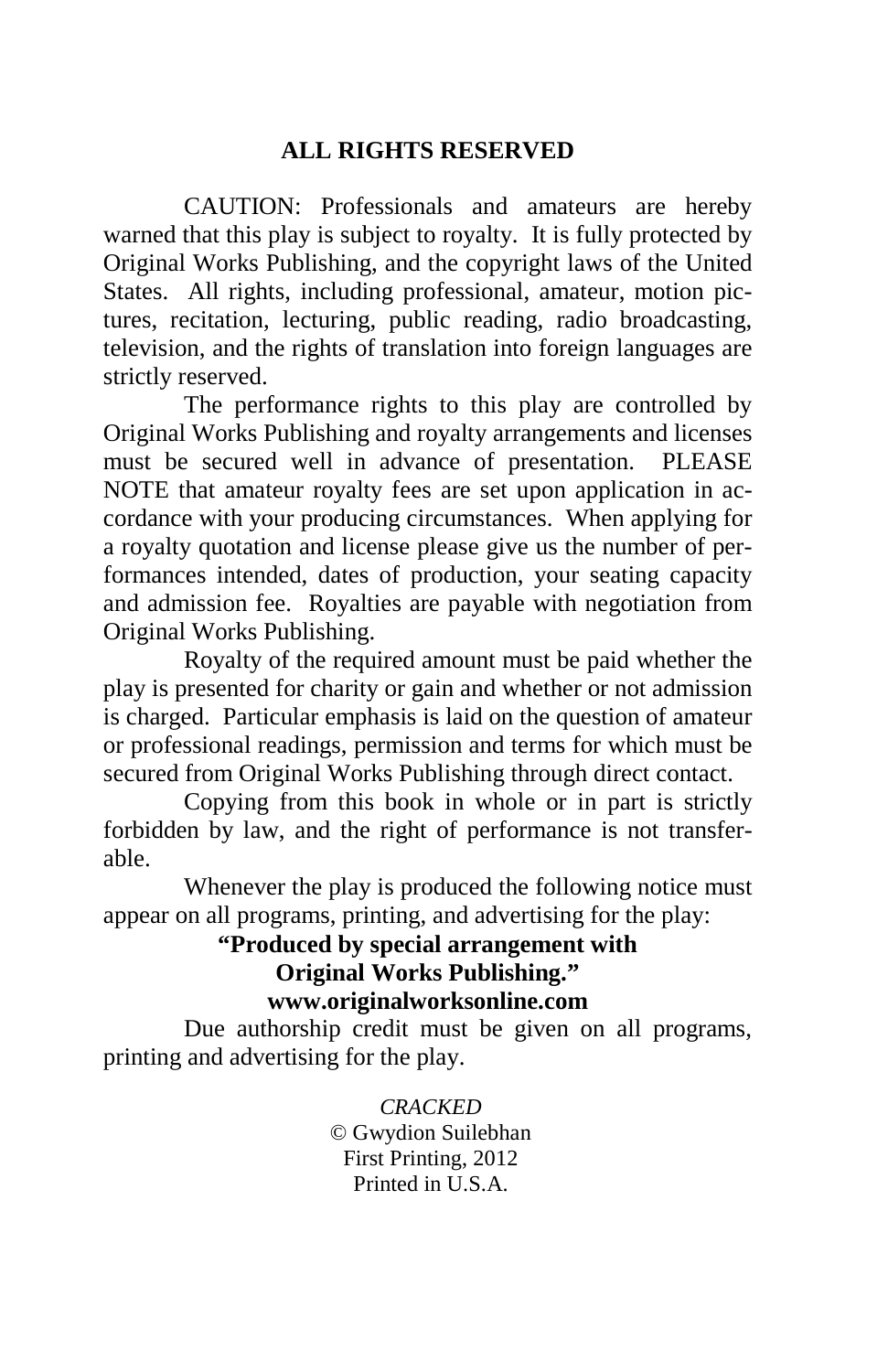### *More Great Plays From Original Works Publishing*

## **COMMENCEMENT by Clay McLeod Chapman**

Genre: Drama

1 Female

**Synopsis:** One actress plays three women drawn together in the grim aftermath of a high school shooting - the mother of the shooter (*staph infection)*, one of the shooter's victims *(early release)*, and the mother of that victim *(keynote speaker)*. It is a deep exploration of the lives of three women that, according to SEE Magazine "... will leave you wringing your hands in helpless empathy."

## **RADIO STAR by Tanya O'Debra**

Genre: Comedy 1 Female

**Synopsis:** *Radio Star* is a 1940's radio detective spoof. In *The Case of the Long Distance Lover*, Nick McKitrick; Private Dick, is hired by femme fatale Fanny LaRue to find her husband's killer. The plot is a standard mystery, but Radio Star's contemporary sense of humor sets it apart from the pack. A laugh out loud radio romp, easily produced with one actress or a larger cast.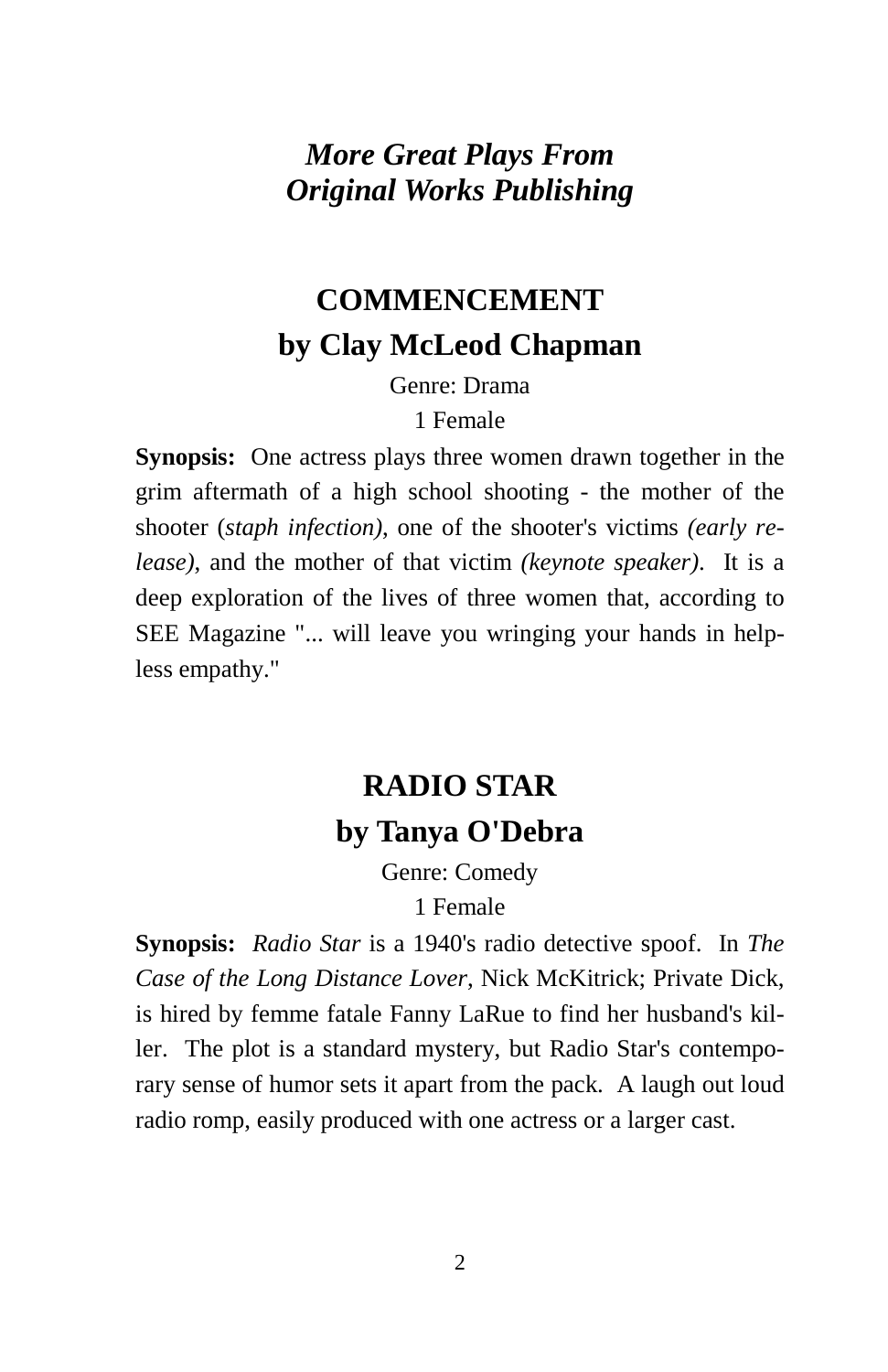# **CRACKED**

By

Gwydion Suilebhan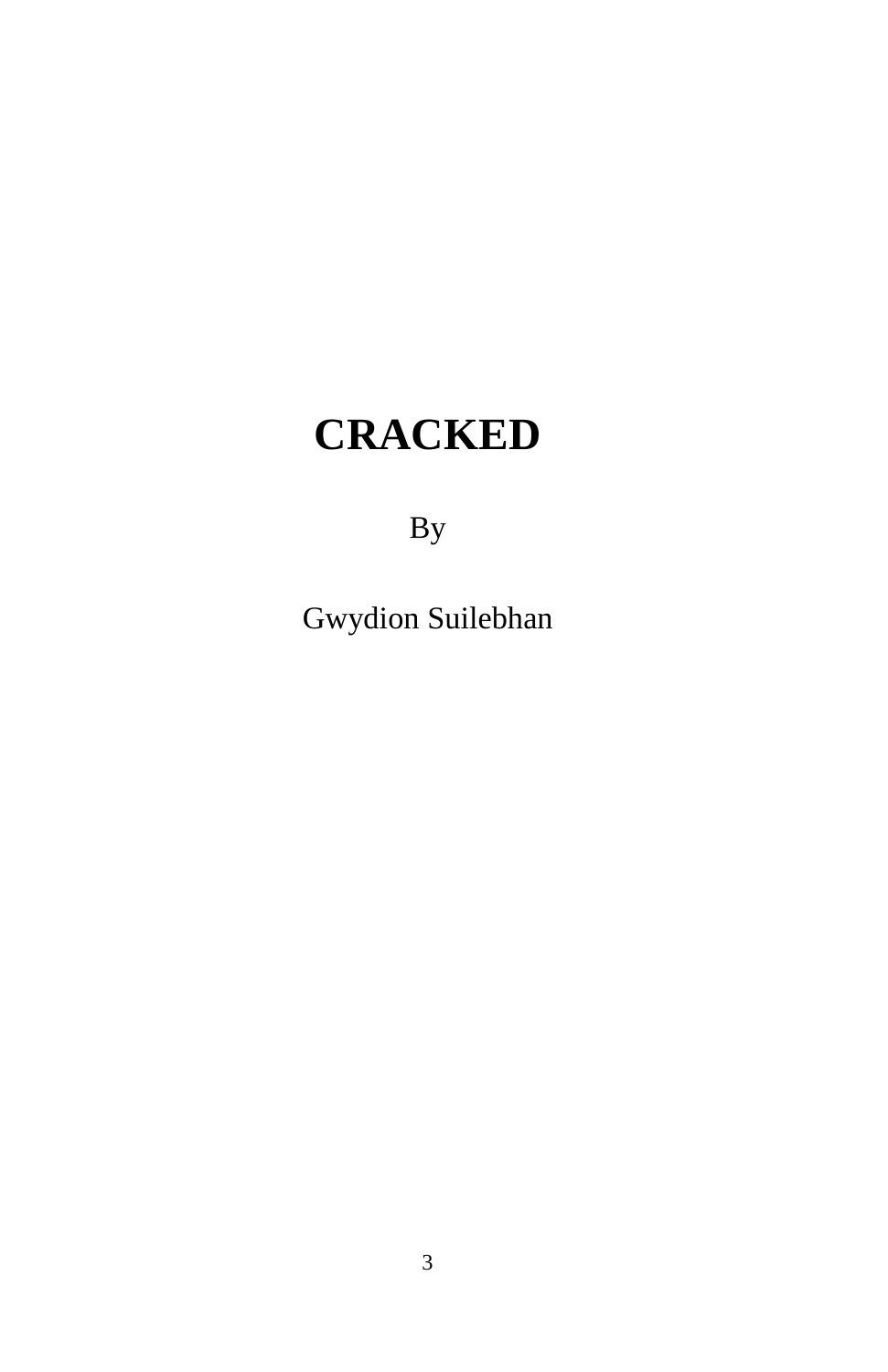CRACKED was commissioned by the Intentional Theatre Group, which produced the world premiere (along with Carissa Baker) at the Midtown International Theatre Festival in July, 2009 as part of a double bill with Daniel MacIvor's NEVER SWIM ALONE.

The play was directed by Emerie Snyder, with set design by Emerie Snyder and Keith A. Truax, costume design by Stacey Berman, lighting design by Keith A. Truax, sound design by Asa Wember, and stage management by Livia Hill, Russell Moore, and Anne Rumberger.

The cast was as follows:

WOMAN - Grace Kiley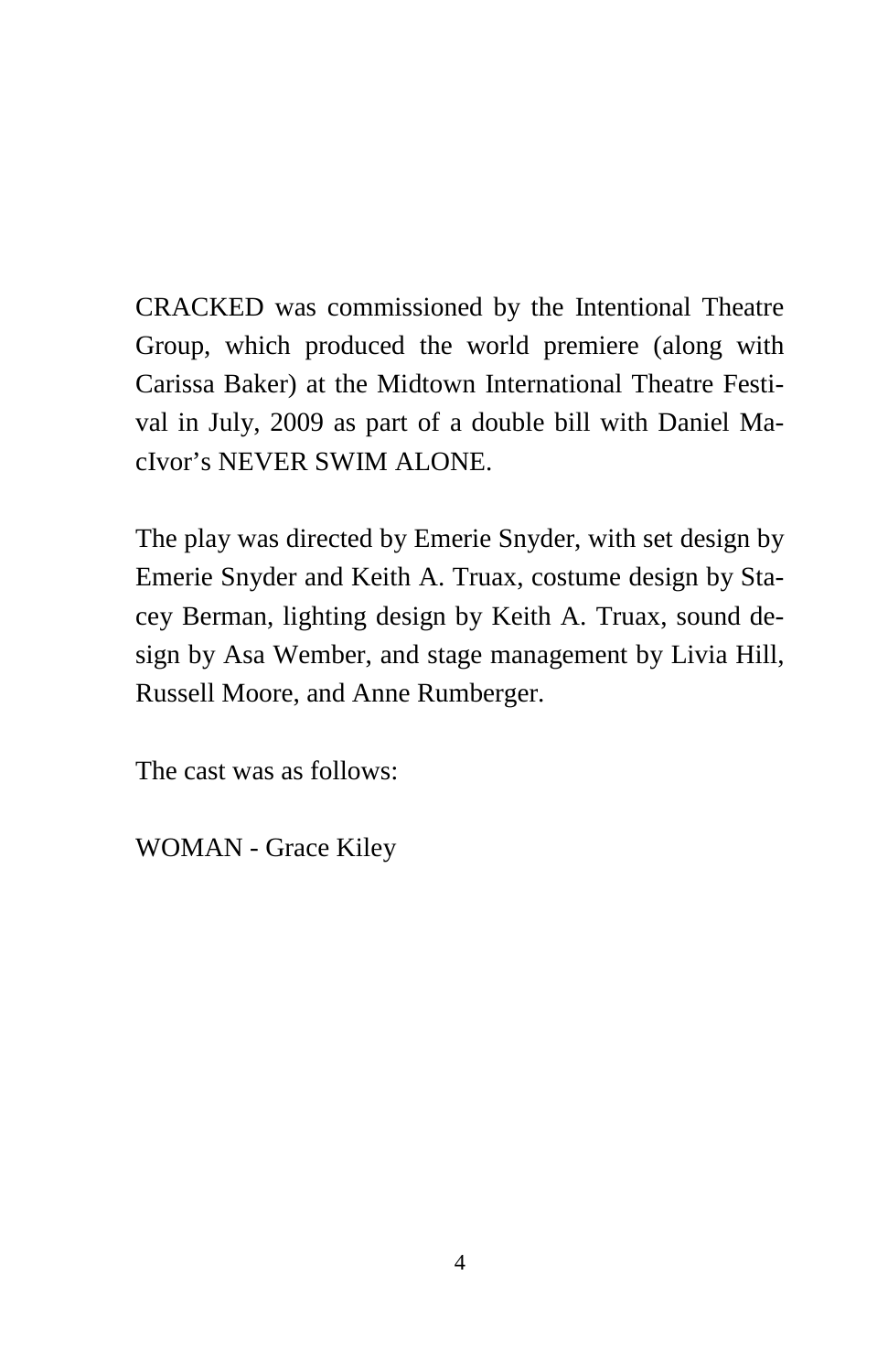#### **CRACKED**

*(An anxious middle-aged WOMAN wearing a simple, conservative black dress and carrying a small black purse: clothes of mourning. Beside her stands a small butcherblock table. A black cast-iron skillet rests on the table. She addresses the audience.)* 

#### WOMAN

Welcome, everybody. Good evening. Thank you so much for coming. I sincerely hope this isn't a waste of your time. And that I'm not about to upset you, or trouble you, although perhaps that can't be avoided. In any event, I just need a second to finish getting ready, and then we'll get started.

*(The WOMAN opens her purse and removes from it a single white egg, then sets her purse aside. She raises the egg to her lips and kisses it, then sets it on the table.)*

#### WOMAN

So... this isn't an ordinary cooking show. There are all kinds of cooking shows these days. You have recipe shows, howto-entertain-a-hundred-guests-at-once shows, how-to-eatwith-the-right-fork shows, extreme bake-off contests, shows about restaurants, exotic dishes, high cuisine. You even have shows about fast food.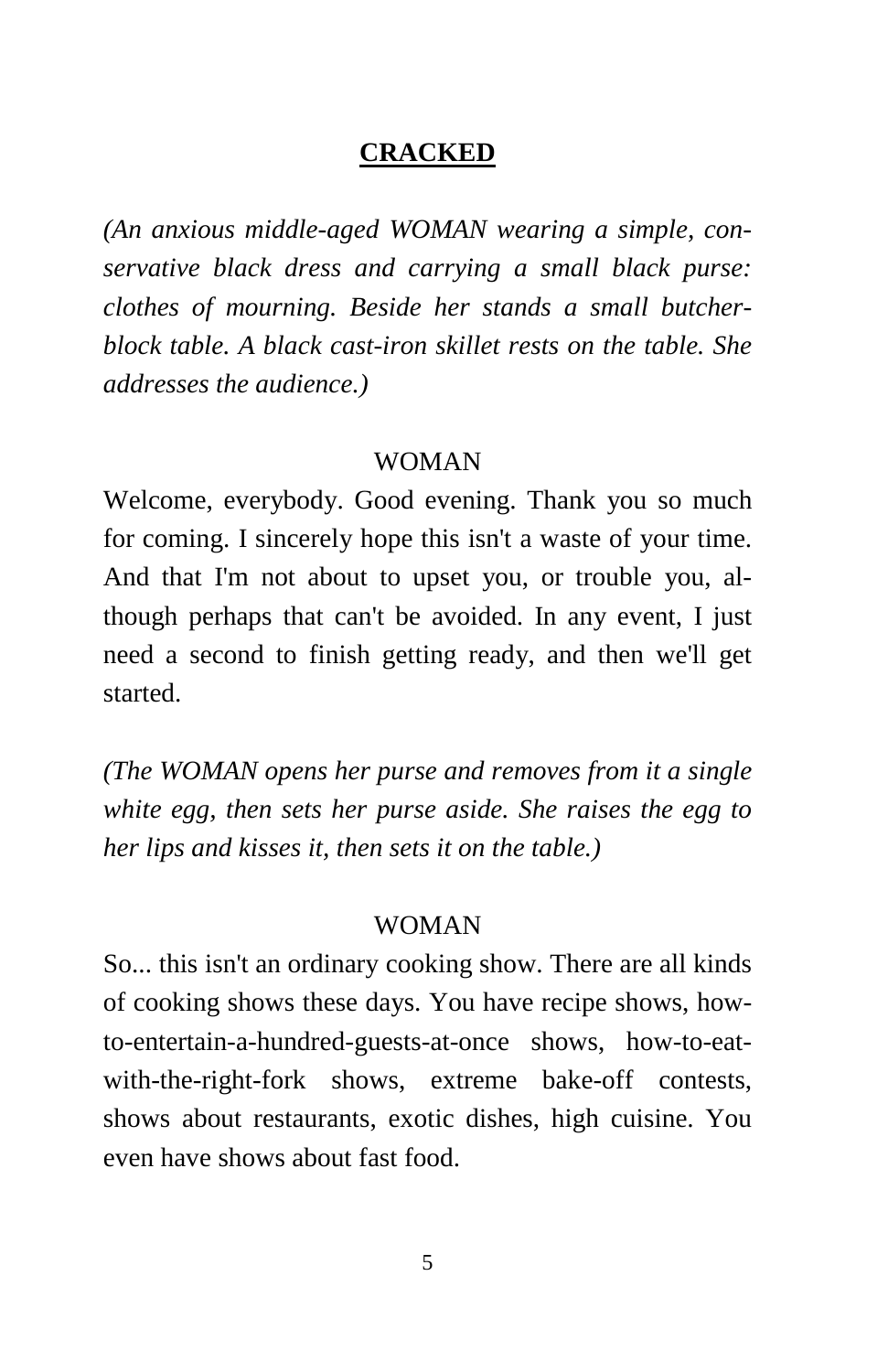*(She makes a face.)* 

#### WOMAN

I know. It's a travesty. But the thing that makes this show different is that it's not really a cooking show at all. It's a show about ingredients, and today's episode is all about eggs.

*(She picks up the egg and holds it out toward the audience, as if displaying an object of religious worship.)* 

#### WOMAN

I might as well admit it. I worship eggs.

*(She sniffs the egg, inhaling deeply.)* 

#### WOMAN

What I love most is their smell. You've probably never smelled one. A fresh one, I mean, still in the shell. The smell is just... impossibly faint. It's almost not even there. But to really do it right, though, to really... connect with the scent, you have to wash your hands first to remove any odors. And rinse off the soap really well, too, so you don't smell that either. And don't use any lotion, either, or wear any perfume. And you can't do it just in your kitchen. There are too many background odors. You have to find yourself an empty, well-aired room where you can just... slowly breathe it in, ever so carefully.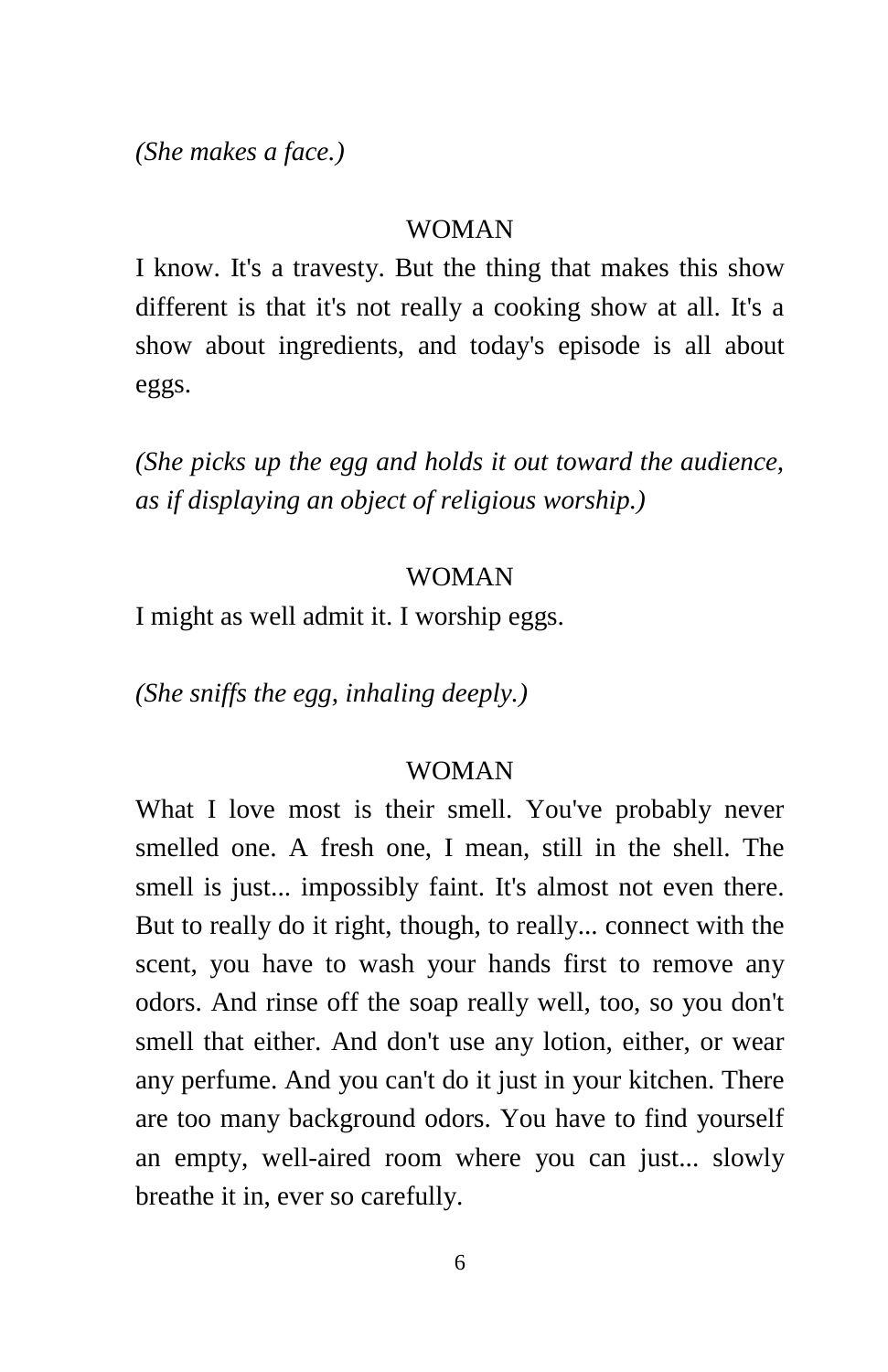*(She smells the egg again.)* 

#### WOMAN

It's unforgettably delicate, I'm telling you. Oh, and I love how they feel, too.

*(She rubs the egg against her face.)* 

#### WOMAN

Most people don't notice it, but eggs have a distinct texture. They look perfectly smooth, of course, but it's actually deceptive. The shell of an egg has thousands of tiny pores on it, and you can actually feel them, if you work at it. You first have to exfoliate thoroughly. Then you take all your clothes off, lay on a soft bed with 800 thread-count sheets, take a good long nap to relax the skin, and then right when you wake up, when you're still half-dreaming, without turning on the lights, you just... rest the egg lightly, very lightly, against your cheek. The cheek that wasn't pressed up against the pillow. Works every time.

*(She holds the egg up to the light.)* 

#### WOMAN

And then, of course, there's the way eggs look. You've probably never done this, but if you hold an egg up to the right kind of light, there's this exquisite mystery that --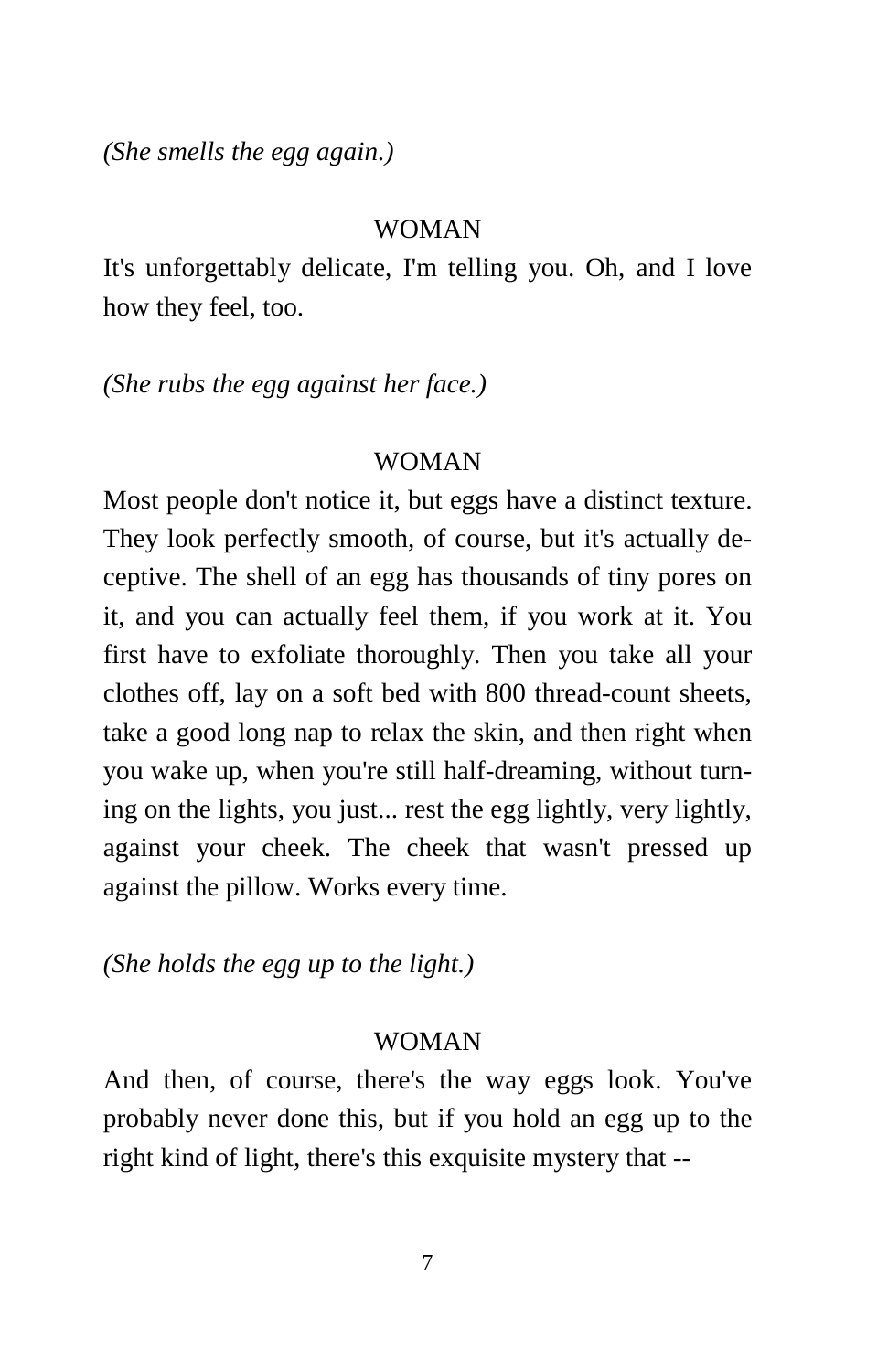*(Something occurs to her. She lowers the egg.)* 

#### WOMAN

I'm rattling on too long, aren't I? I had a feeling I might do that. I always do that. I know I should really just... get to the main part of the demonstration. But there's so much I need to teach you! You don't understand. Or do you? Do you? Do you?

*(A quick beat.)* 

#### WOMAN

Okay. All right. Just... allow me one second, please, and I'll just... I'll start again.

*(The WOMAN closes her eyes, takes a deep breath, holds it a second, then releases it slowly before again addressing the audience.)* 

#### WOMAN

Welcome, everybody. Thank you for coming. As you can see, this isn't an ordinary cooking show. This is a show about ingredients, and in today's episode we're looking at the egg.

*(She holds the egg out for the audience to examine, perhaps even carrying it along the front row and presenting it, as she continues.)*